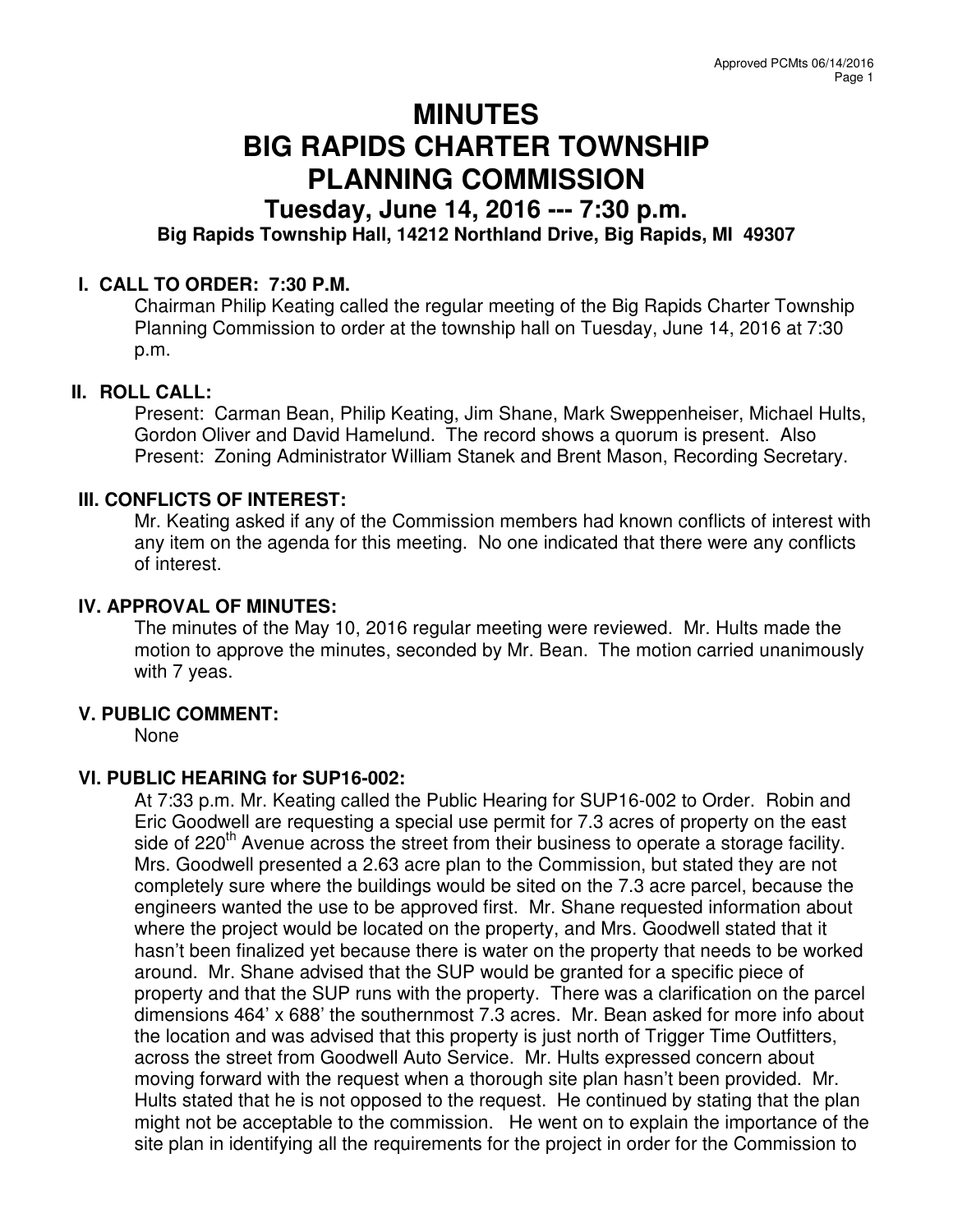act upon it. Further discussion with the Goodwells continued about the site plan and its importance in the decision making process. Mr. Shane reiterated that one of the issues that need to be resolved is a property description in order for the SUP to be approved. Mr. Shane continued about a previous request for a similar use on this same parcel, and how as time has gone on, the intent of the highway interchange district has been slowly eroded. Discussion revolved around providing utility service to the west side of the expressway in order to attract commercial enterprises that would cater to the traveling public. Mark Wentland, the realtor representing the sellers and the Goodwells, requested to know if the Goodwells should come back to the Planning Commission with a site plan at another time or if it would just be a waste of their time. Mr. Shane advised he did not speak for the whole commission, but he is not in favor of this use based on the long term outlook for the district. Mr. Hults stated that he did not see any reason that it wouldn't be approved. Mr. Keating opened up the floor to public comment on the request. Don Walcheski stated that he is indifferent to the project, but would welcome sewer and water on the west side of the expressway.

Mr. Stanek read a letter from Brandon Jurries from Trigger Time Outfitters:

### Planning Commission Members:

I am writing you today to express our concern with the Planning Commission's review of Special Use Permit SUP16-002, a request to change the zoning within our highway Interchange District. After some consideration, unfortunately we must strongly object with the issuance of SUP16-002. This zoning variance would allow the building of a storage facility on properties within our Highway Interchange District.

As a current retail manager and the legal representative of the owners/tax payers, we relied upon the current zoning of this property; commercial retail, in our decision to build and operate within the Highway Interchange District. While we would welcome any new **retail** construction, as it might enhance, or at the least help maintain, the value of our investment. Should a variance of the proposed type, be allowed. We feel it would substantially decrease our current value and future diminish expansion of the retail district. An action that would most certainly result in a request by us for a tax base reduction.

In summation, we would like to note that a similar request was denied less than 3 years ago. We strongly suggest that his request be denied as well. If you would like to discuss this further with us or our legal representation please contact us at the above.

#### Thank you, Signed Brandon Jurries Operation Manager, Trigger Time Outfitters

Mr. Keating asked if there were other comments from the public. Mr. Stanek said that Trigger Time called to say they were sending the letter, and that was the only other comment. Mr. Keating asked if the Planning Commissioners had any other comments. Mr. Hamelund asked a question. He wanted to know how PT Plus and the Pain Center on the corner of 220<sup>th</sup> and 15 Mile Road fit in the Highway Interchange District. Mr. Shane stated that the PT Plus building was there first, before the Highway Interchange District. It originated as a teen dance club. No one recalls how the pain center got to be approved for that location. Mr. Hamelund asked if this would be the first time the Planning Commission approved a special use permit in the Highway Interchange District. Mr. Shane said the church was the first approved SUP. Mr. Mason advised the Pain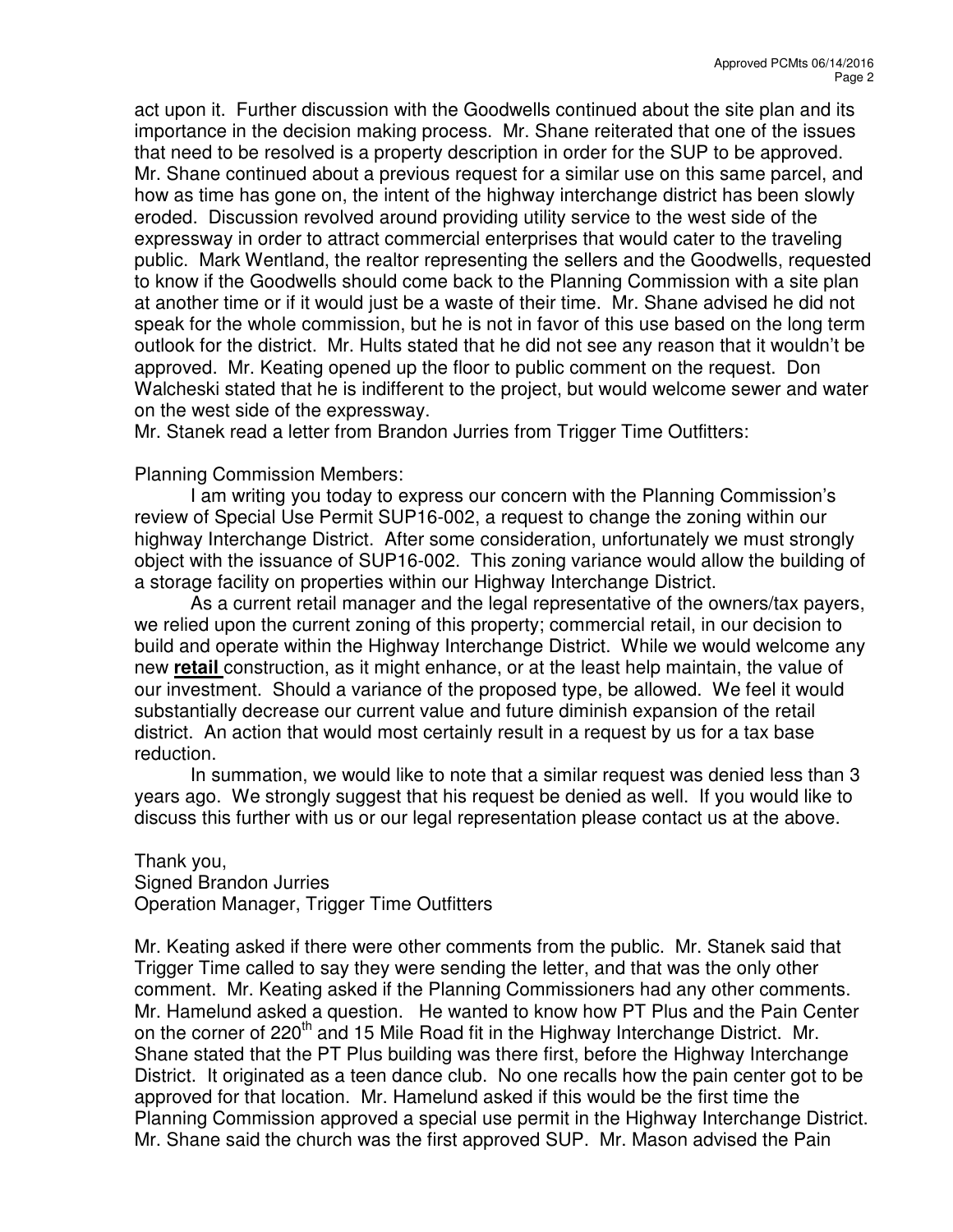Clinic did have an approved SUP. Mr. Walcheski stated that he had to get an SUP for his business at that time because of the wording in the ordinance. He believed that Trigger Time should have had to get an SUP also. Mr. Goodwell mentioned that the storage units would be sized for motorcycle, small RV and boat storage. Mr. Hults and Mr. Shane shared some perspective with the Goodwells on preparation for the next meeting, specifying how the property is being used. Mr. Keating said that the Planning Commission is willing to entertain their request. The Goodwells advised that they would like more time to prepare a full site plan and that they will return for review later. Mr. Keating closed the Public hearing at 8:09 p.m.

# **VII. Site Plan Review: The Hills Site Condminiums**

Terry Weaver presented a concept for Rolling Hills Lane that would reduce the number of units from 44 townhouse units to 15 single family and duplex site condos. Public utilities are currently provided by the City of Big Rapids for water and Big Rapids Township sewer. Electrical service would still have to be provided. Mr. Weaver told the Commission that the requested setbacks would be less than are provided for in the zoning ordinance, but are consistant with the rest of The Hills of Mitchell Creek Subdivision, at 30 feet front and 25' rear. Mr. Weaver told the Commission that the roadway was constructed to county standards but that it still needs to be deeded over to the county. Mr. Shane asked questions about the master deed and covenants. Mr. Weaver said that they have to be on file with the State and the Register of Deeds. Mr. Weaver was asked how many of each type of unit he anticipated, and he stated that he did not know, but was hoping for about a 50/50 split, however the market will drive that. Mr. Hults asked what the common element area would be used for. Mr. Weaver said that those areas house the Township sewer easement and lift station on the north side and the City's water booster pump on the south side with a storm water retention pond also in that area. The minimum required square footage for each dwelling unit will be 1,000 sq. ft. on the main level. The Purchasers of the site will be able to build their own structure. Mr. Keating asked if the duplexes were going to be owner occupied. Mr. Weaver did not believe that would be the case. Mr. Keating read from the A-Residential District language in the ordinance, specifically about the permitted accessory use of the keeping of not more than one tenant in each dwelling unit. There was discussion about the intent of the ordinance language, and Sue Glatz spoke to the need she has heard for duplexes for older women in particular that wish to be in a duplex with somebody next door, and be able to have all living areas all on one level. Mr. Keating wanted to make sure that the language was presented and that the commission is on the same page with their interpretation. Mr. Bean made a motion to approve the site plan as submitted. Mr. Hults seconded the motion. Mr. Keating asked for any other questions or comments. Mr. Hamelund asked "Is it a family or is it a person? Or doesn't it make any difference?" Mr. Sweppenheiser stated that he is not the Zoning Administrator, but he stated that he would read the language that it has to allow families. Mr. Mason agreed. He believes the intention when the language was written had to allow families to occupy rental dwellings, and the possibility of one additional unrelated person per dwelling. Mr. Hults asked about the reduced front set back. Mr. Weaver said that the reason was because the lots are relatively narrow (130 -140 ft. deep) and also to allow for lower cost for the utility connections due to the decreased distance the sewer and water lines have to travel. Mr. Bean requested to make his motion contingent on modifying the drawings to show the 30' front setback, Mr. Hults seconded the contingency. Mr. Keating asked about the